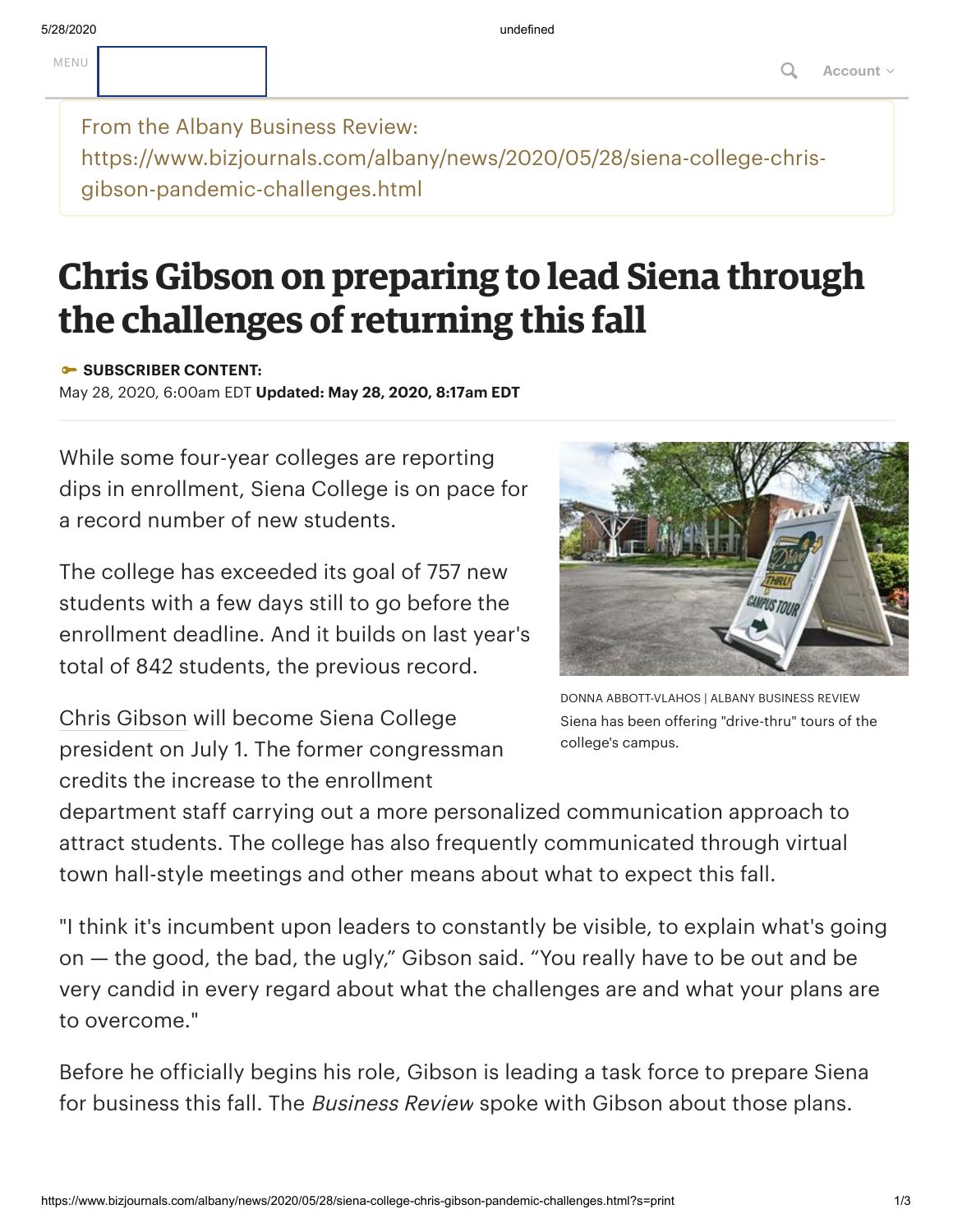**What are some of the main challenges Siena College and others are facing this year?** What is different is that we will be opening up the campus and welcoming back students in an era where the coronavirus threat will still be evident. We do anticipate the governor will give authority to reopen, but do acknowledge that it may come with some caveats and stipulations. We're remaining flexible.

What's challenging is we've got to be able to comply with federal and state guidance and guidelines and make sure we instill confidence in our students, their parents, and our faculty and staff.

The enrollment numbers would be challenging in any given year. It's especially challenging when we have social distancing requirements. But we're also very thankful — that's a nice challenge to have.

**What are some of the main differences people can expect this fall?** What you'll find is, at Siena College, we're going to have a series of actions and policies, both proactive and reactive, to make sure that we're taking the proper steps to be as safe and competent as possible. I anticipate that the threat could potentially diminish between now and the first week of September, but it may also increase by the first week of December; we will have scaled policies that address the threat in the appropriate manner.

We're looking at how many students would be in a class, what kind of PPE will be required, frequency of disinfection, dining activities and gym use.

We are requesting a one-time surge of testing support for coronavirus. After that one-time surge, we'll have to do periodic surveillance. In the event that an individual shows symptoms, we'll have a plan that includes testing, tracing and quarantine, if necessary.

**How might the classroom look this fall?** I want to be clear that the overwhelming experience is going to be in person. What we wanted to do was provide flexibility. Even though the preponderance of students are getting an in-class experience, we don't want to close the door on parents who may decide they want their child to attend remotely for a period of time. It may be the case that a professor or two is giving their classes remotely because they have high-risk conditions.